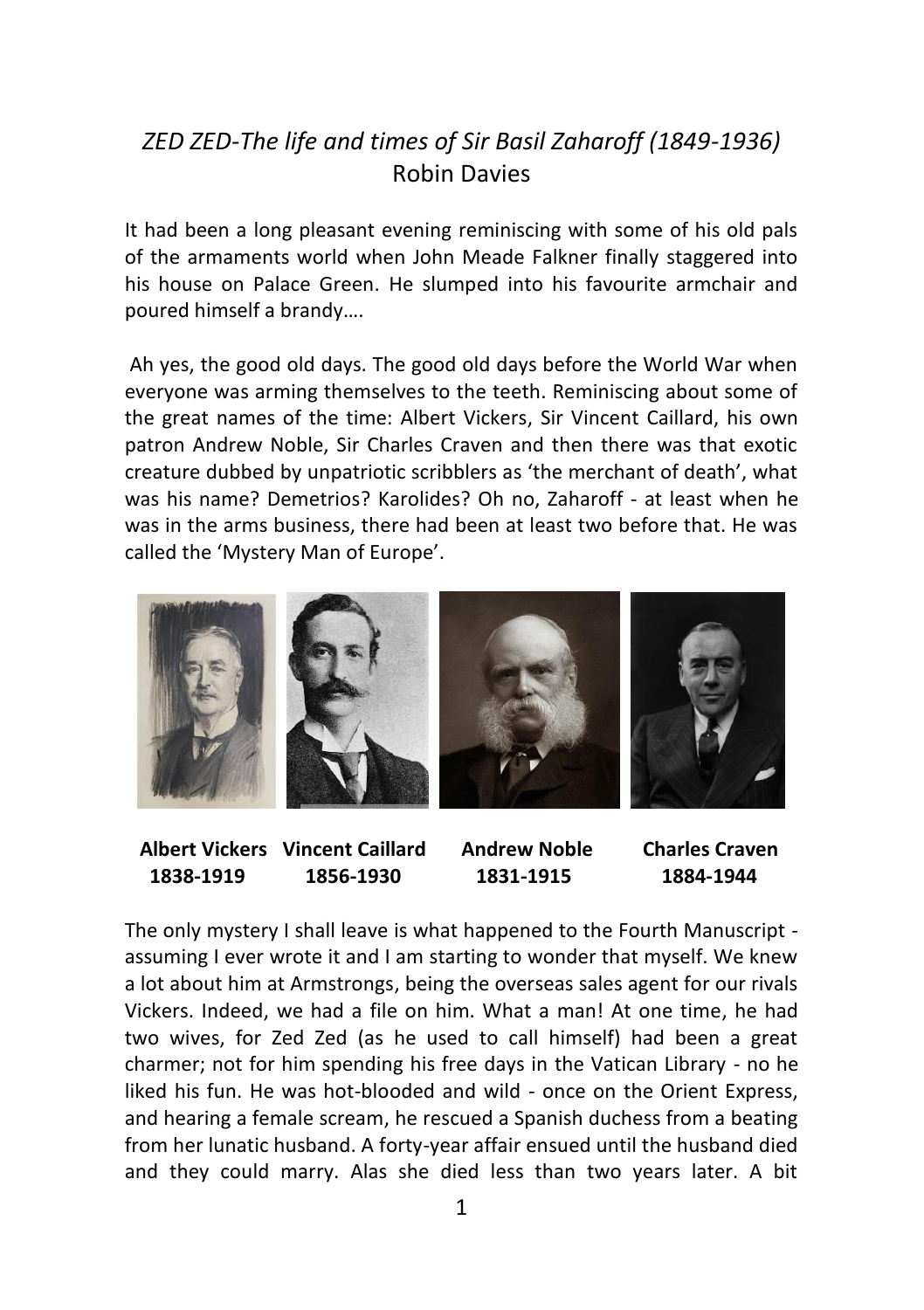different from the little woman upstairs - still each to their own. I can but dream anyway. What am I doing in this poky little house when Zed Zed has his house in fashionable Avenue Hoche in Paris, the Chateau Balincourt and his place in Monte Carlo? I always thought his life was like something from a John Buchan novel. Now it is all coming back to me…

…………………………………………………………………………………………………..

Basil Zaharoff even made his birthday a mystery. '*My father was Russian and my mother Greek' or again 'I have almost forgotten. I was born in Anatolia. My father was of Polish origin. My mother was French with a Levantine strain*.' And that was just what he said. Others said he was a Jewish revolutionary from Odessa. All very fanciful. His family were Greeks



called Zachariadis from Constantinople who Russified their name after fleeing to Odessa. When things were calmer they returned to the great cosmopolitan port.

His education was said to be in an ordinary Greek school but this was only part of the truth. His family were well-off business people and sent him to England. Legend has it that his earliest business ventures were as a pimp and fire-fighter with the Constantinople fire brigade, the latter meaning he started fires and then offered to put them out for a consideration. He began working for an uncle and after a while vanished at the same time as some of his uncle's money disappeared. A court case ensued. By then he was married to an English girl under the extraordinary name of 'Prince Zacharias Basilius Gortacoff'. Shortly afterwards, the court case was settled and Zaharoff thought it best to 'relocate' to Cyprus which he did in 1873 using the name Z.Z. Williamson, which he pinched from a family with old Anglo-Levantine associations.

It was while there that he met an English merchant who collected agencies. One of these was for a Swedish armaments manufacturer called Nordenfelt but before then he concocted an ambitious scheme for Cyprus, which at that time was leased by the British from Turkey, to pay the Turks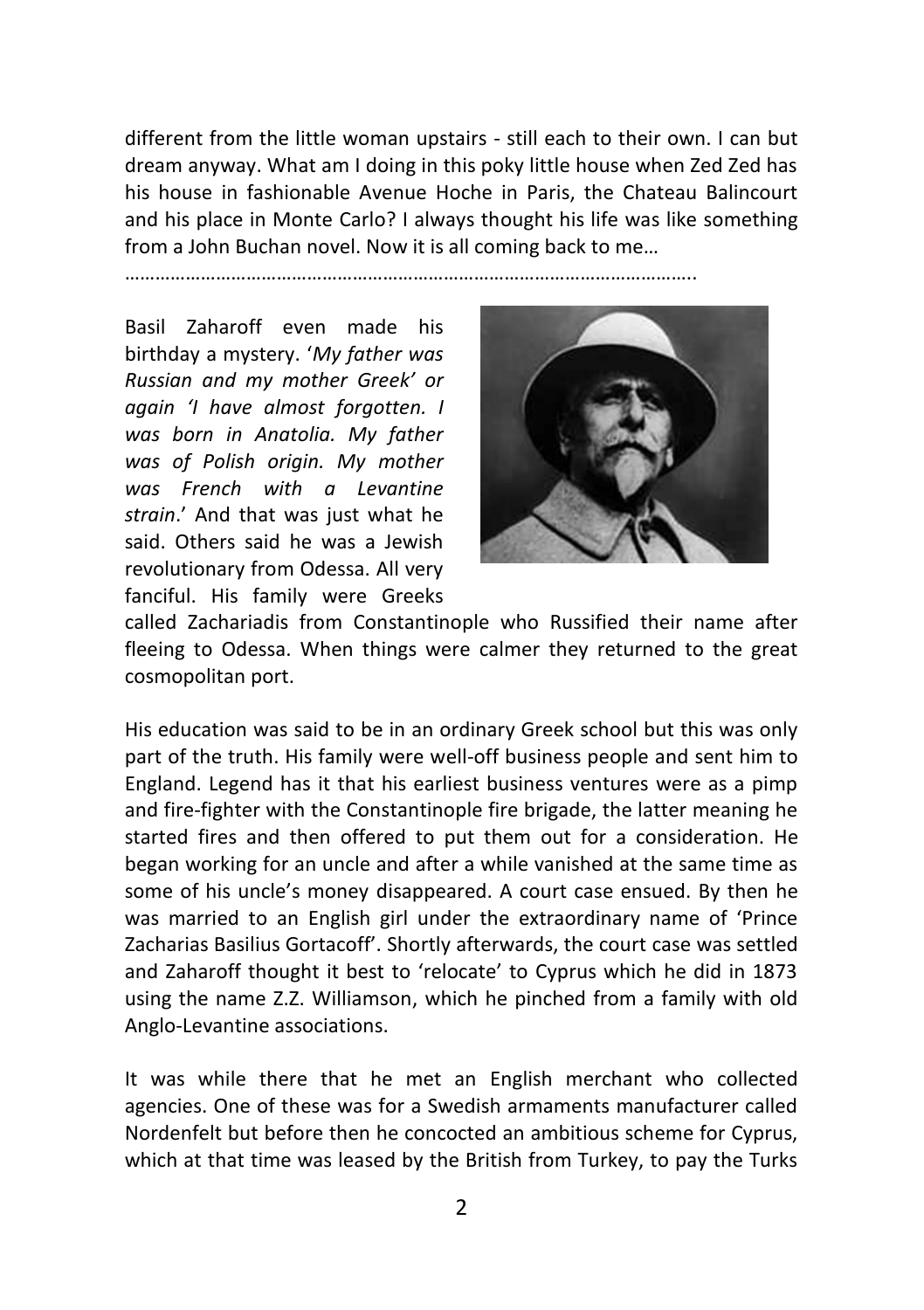for the treaty to be amended. It did not work out but, in trying, Zaharoff met the Rothchilds. He certainly knew how to meet important people. He left Cyprus and floated around the Mediterranean looking for deals. Brief stays in Ireland and Utah (where he was a count) and New York (a prince) culminated in a bigamous marriage to an heiress. That did not turn out well when the two women met.



**Thorsten Nordenfelt 1842 - 1920**

Zaharoff now carried on floating around the Mediterranean looking for deals and in 1886 he reactivated his association with Nordenfelt who were into machine guns and submarines. Legend has it that he sold one sub to the Greeks, two to the Turks, whom he worried by his first order, and four to the Russians to cancel the threats posed by the Greek and Turkish subs he had himself created. There were practical problems involving the submariners inhaling poisonous air but, hey, that is the problem with being at the cutting edge of progress.

Meanwhile Zaharoff had moved on to machine guns. The Gatling was the weapon of choice for dealing with **1** uppity natives - the body count (at Omdurman for example) was reassuringly massive. His company Nordenfelt was up against the Maxim who started to find problems selling their product - demonstrations got cancelled and there were other acts of sabotage until the two companies **1**merged in 1888.

Zaharoff now began the association which was to last the rest of his working life with the steel manufacturer Vickers, producer of field-guns and new armoured plate for naval shipbuilding. They challenged the heavy guns and shipbuilding combine of Armstrongs who, in 1897, merged with Whitworths. In this period, he regularly visited Spain where doors were opened by the Duchess of Marchena whom he had rescued from her brutal husband; Spain was to be his most long-lasting and profitable source of commission. In 1897 Maxim-Nordenfelt was taken over by Vickers. It was at this time that the rumours about his methods of business multiplied; e.g. the two South American countries whom he persuaded to cease fire so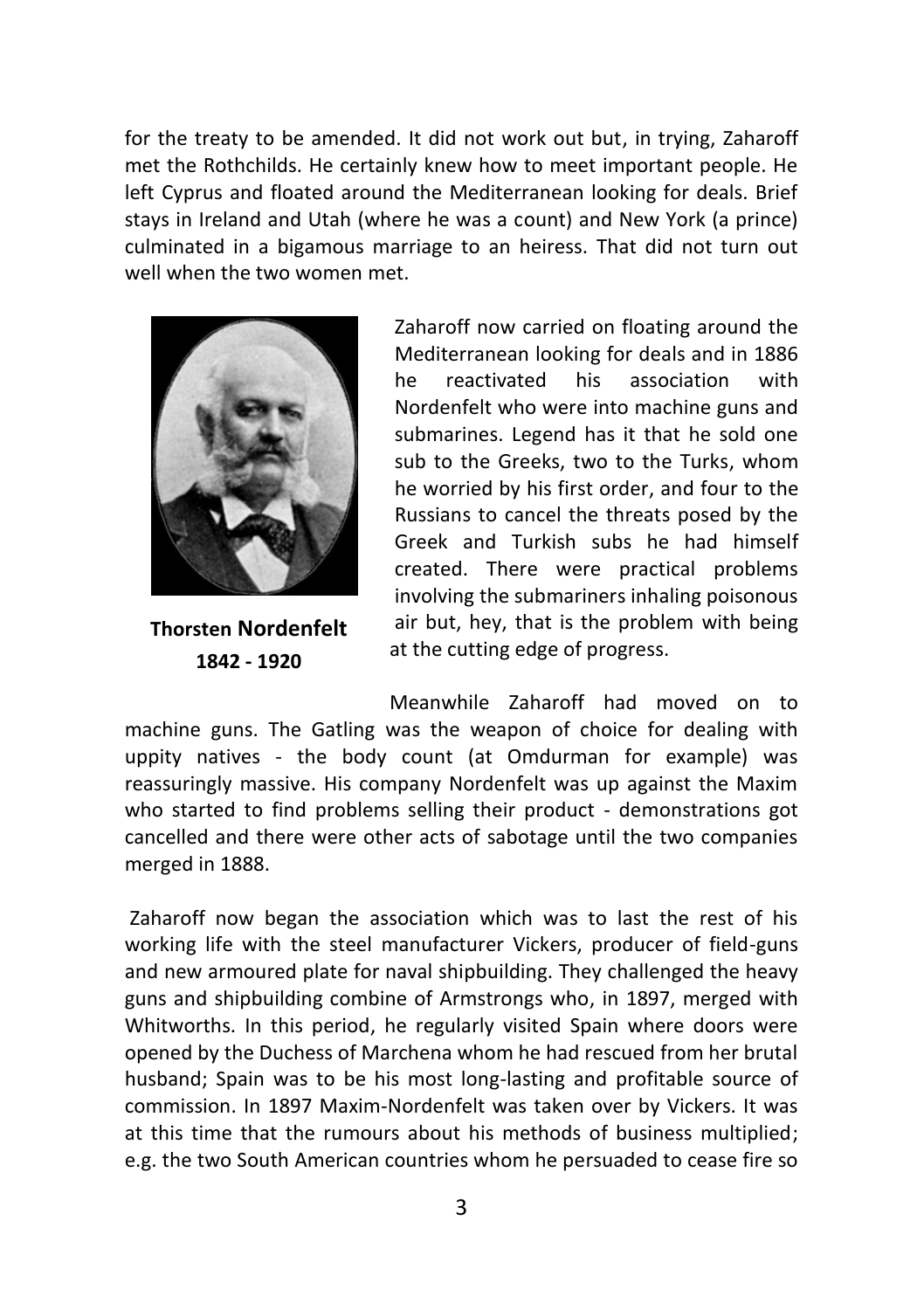he could restock them. Then the bribery wheezes: offering a potential client something from his cigarette case which included some rolled-up banknotes. Or the naval officer who took offence when Zaharoff offered to send him a lovely little steam yacht. The admiral threatened to report him for trying to bribe him, at which Zaharoff said it was certainly not a present. He would have to pay and the price is ten pounds sterling. The Admiral replied that this made it an entirely different matter. *'In that case send me two. My son likes yachting too*.' Then there was the minister of state who told him there was no point in coming again to canvass orders to which Zaharoff replied: '*I shall come tomorrow, Thursda*y.' When the Minister pointed out that tomorrow was Tuesday, Zaharoff exclaimed: *'I will bet you one hundred thousand francs that tomorrow is Thursday*.' His Excellency won the bet and Zaharoff had another customer. Or so the legend says.



The drive for overseas orders was necessary due to the failure of HMG to provide regular orders. Zaharoff now had a range of products to sell into an expanding market. The defeat of Spain by the United States and the defeat of Russia by Japan required those countries to re-equip but, contrary to received opinion, bribes were merely an entrance fee and Zaharoff and Vickers were just one of several players of which Germany's Krupp, France's Schneider, and Austria's Skoda were other big names.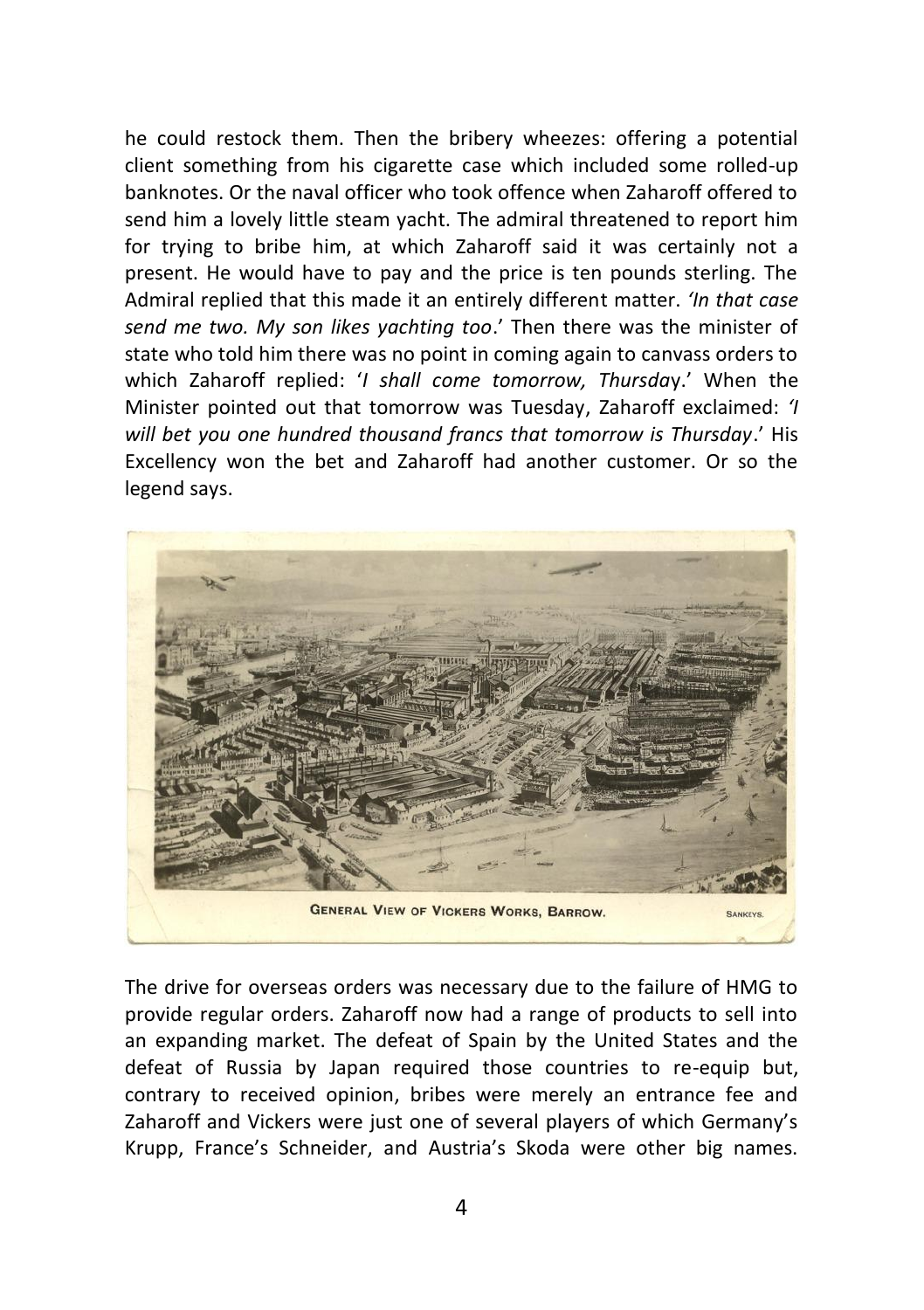During this period Zaharoff was able to assist not only British but also French interests and this earned him a Legion d'Honneur. Not only Russia and Japan were rearming but Germany and Britain were deadly rivals in the arms race. It was later claimed that Zaharoff owned a French newspaper and created war scares; in truth, all the newspapers were venal and his may have been least of all, which of course upset the others. Turkey was another great opportunity and both Vickers and Armstrongs were engaged in shipbuilding competition there.

Zaharoff was keen on aviation - indeed he claimed to have flown (probably briefly) in 1894 in a proto-aircraft on Sir Hiram Mixim's Bexley estate 8 years before the Wright Bros. – and, in 1901, endowed chairs of aviation in the Universities of Paris and St. Petersburg. Indeed, around 1910/1 Vickers produced some early aircraft, but the Admiralty declined to buy! Later on, in 1916, he gave Asquith £25,000 for research into flight but the money bounced around between departments for over a year and when he rang the Rector of The Imperial College of Science for news he was told to ring back. Zaharoff asked for the money to be sent to London hospitals with interest and it was only after Winston Churchill intervened that the money was retrieved and the Zaharoff chair of Aviation finally established.



**Vickers F.B.12 single-seat pusher fighting scout**

The Zaharoff legend really grew wings during the First World War. In one way, it clipped them because there was no need to sell the products, the problem was producing them. But the legend was that he prevented the French from bombing the iron ore works of Briey, as otherwise France would be deprived of the iron and steel it needed and was being supplied with via Switzerland.

Indeed, the barbed wire which protected Verdun came from Germany. Balfour added to the legend by claiming that 'Zaharoff had engineered the war' But then Zaharoff hardly helped by boasting that 'I made wars to sell arms to both sides' not to mention his letter to the Greek prime minister: 'I could have shown the allies three points at which had they struck, the enemy's potential would have been utterly destroyed. But that would have ruined (my) business.' Less fanciful were his dealings with his old stamping grounds Greece and Turkey. In the former the king, conscious of the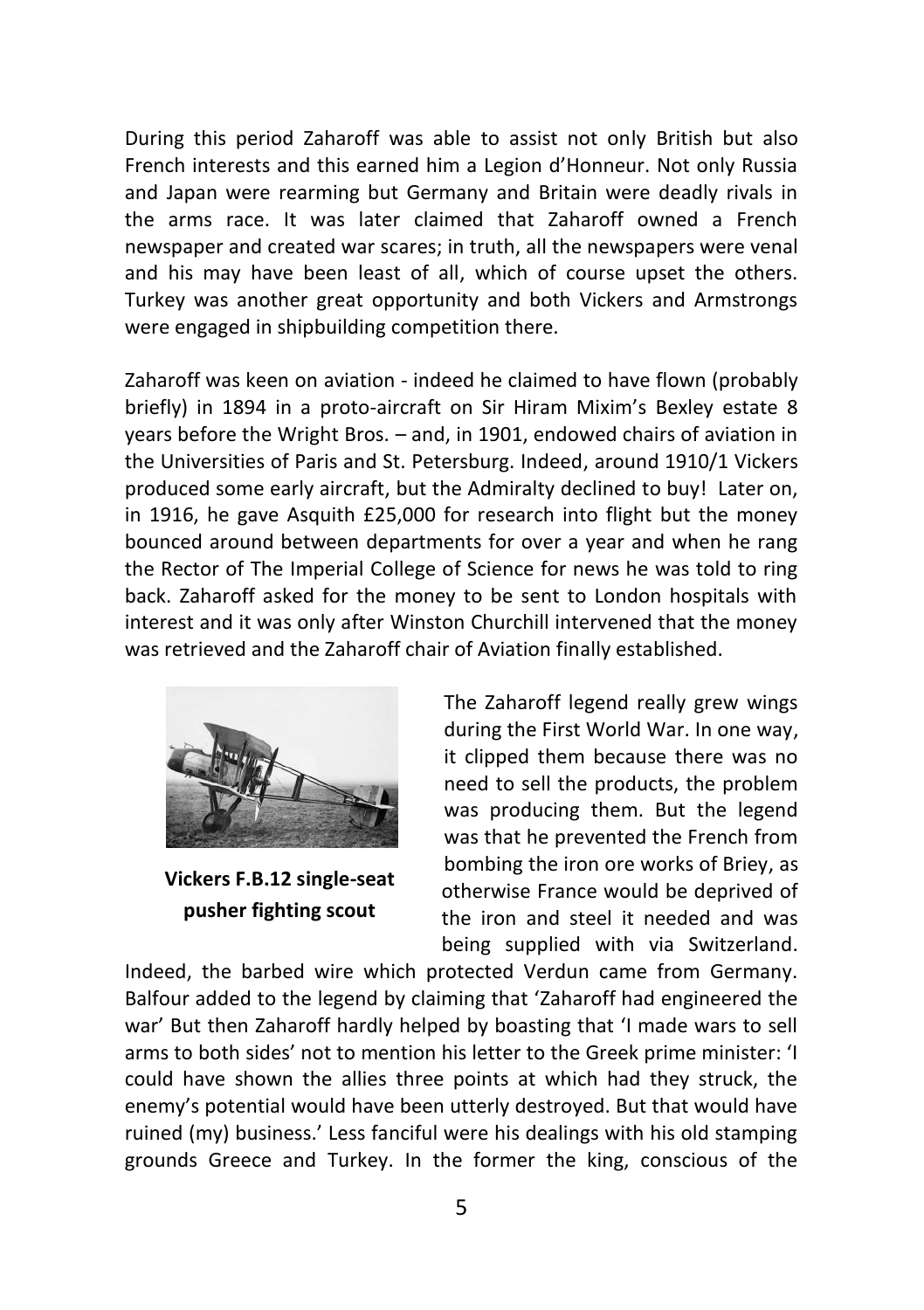inadequacies of their army, was neutral whereas the dominant politician, Venizelos, was pro-Allies. After a lot of conspiring and money, the king was forced out and Greece declared war on the Central Powers.

In the case of Turkey, the Big Idea was to buy the government for a Big Sum although Zaharoff was realistic: 'Will men who offer to betray their country be loyal to us?' Negotiations took place in neutral Switzerland and Zaharoff had to get there by train from Monte Carlo. Alas the Italian customs men were not co-operative and Zaharoff was stripped semi-naked and his property looted. Perhaps being made a Knight Grand Cross of the British Empire in March 1918 shortly afterwards made up for it. That was only on account for, in December, he was awarded the Grand Cross of the Order of the Bath; as he claimed to his Turkish visitors: 'I have spent and continue spending my own millions freely for the Allies'. If he thought this munificence would impress the Turks he was wrong, although at one late point he was offered reports of all Central Power war councils at which Turkish delegates were present. Not content with that, the Turks claimed the Hungarians could be bought as 'from time immemorial they had been the closest of friends with the Turks', a not totally convincing proposition to anyone with even a modicum of historical knowledge. Anyway, by then it was all a bit academic.

A later story was that he went to Germany in the uniform of a Bulgarian doctor (who conveniently died shortly afterwards) to obtain vital information: 'They say that the information I brought ended the war'. Others might say the arrival of the American army had more to do with it. In June 1918, he was pipped up to being Grand Officer of the Legion d'Honneur. He claimed to have



**Grand Officer of the Legion d'Honneur**

'given two-thirds of his entire fortune to France' and never regretted it. He also gave to Lloyd George's Political Fund. One wonders which was most cost-effective.

Zaharoff made a large number of benefactions and at one point is said to have offered a man £100,000 a year to marry one of the Duchess of Marchena's daughters; as she was described as 'very clever and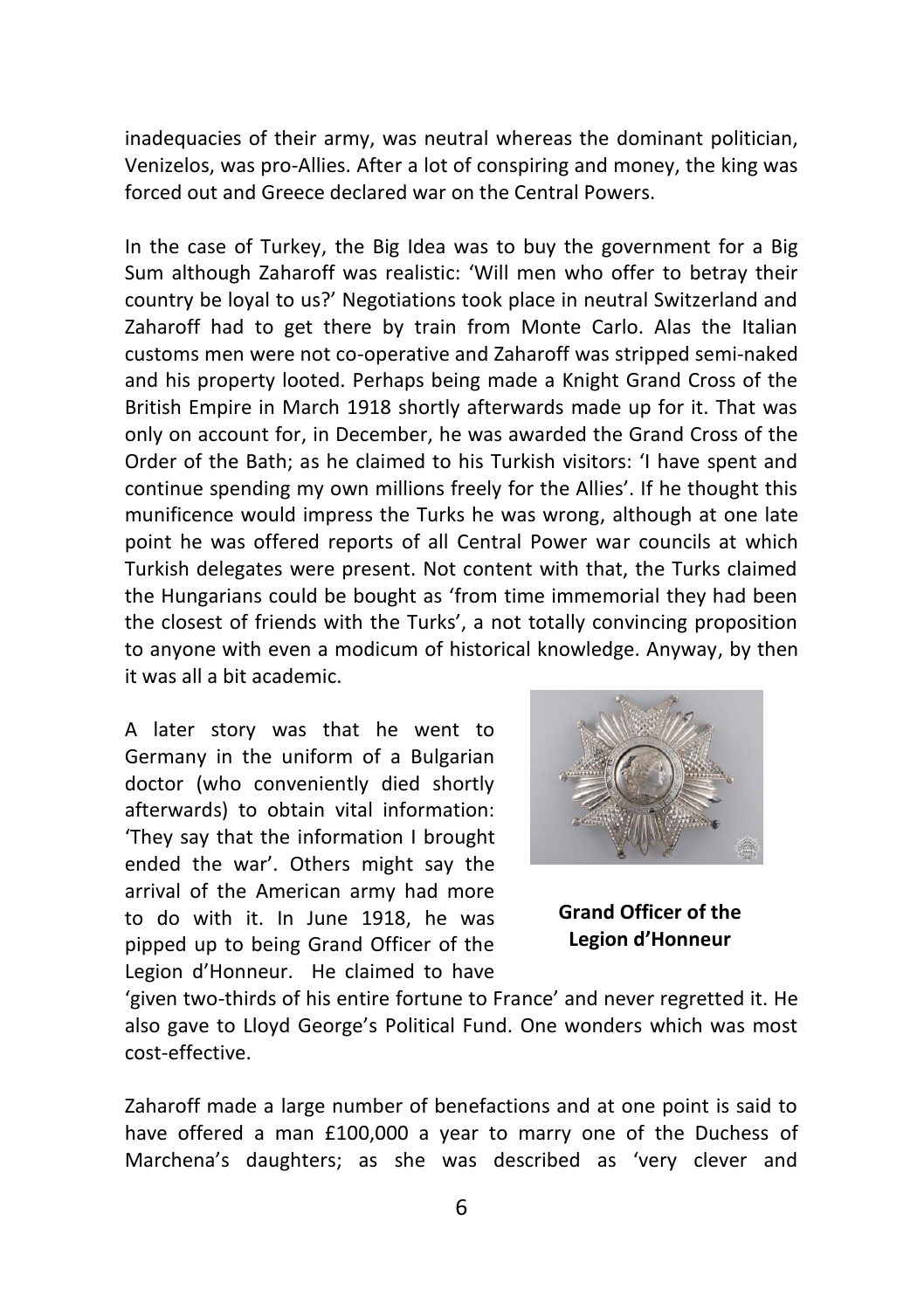outspoken', it seems she was stuck on the proverbial shelf and despite this extraordinary offer she remained there. One cannot help feeling she must have been incredibly ugly. He was rather unctuous about these benefactions: 'Whenever I spend money I think how best I can spend it to the advantage of my fellow men'. In 1919, he founded the Marshal Foch Chair of French Literature at Oxford and the next year was rewarded with an Honorary Doctorate in Civil Law.

The end of the war brought a slump in the armaments industry. Although logically there should have been a restocking, in fact there was such a feeling of revulsion in reaction to the terrible casualty roll that everyone wanted to believe this would lead to peace for all time. This feeling of revulsion was not helped by the revelation that Vickers was paying back royalties to Krupp for the fuses used in its shells and Krupp in their turn owed Vickers royalties. Neither was it helped by the leading Vickers director Sir Charles Craven, whose flippant response to a writer who queried whether he thought his 'wares were no more dangerous or noxious than, we will say, boxes of chocolates, or sugar candy', was 'Or novels? No.'



**Eleftherios Venizelos 1864-1936**

The Russian market was lost after 1917, things did not work out well in Turkey for either Vickers or Armstrongs, neither did a venture in Roumania, leaving Spain the only major client left. However, Zaharoff was not without ambitions and decided to venture into the world of geo-politics with a wish to see Greece as a great power at the expense of a stricken Turkey. It is not clear how much he influenced the Greek government of Venizelos to attack her in the hopes of territorial gains in Asia Minor - there was a great deal of paranoia about Zaharoff's role as an eminence grise, pulling politicians' strings as if they were

puppets; although it was said that Lloyd George had told him: '*It is your birthday today. Tell your friend Venizelos I will make him a present of Asia Minor*.' Indeed, the Treaty of Sevres of 1920 did give Greece all of European Turkey and Smyrna and its hinterland. However, Greece's attempt to claim ended in disaster and humiliation, with the expulsion of all Greeks from Asia Minor. It was said that Zaharoff had paid the Greek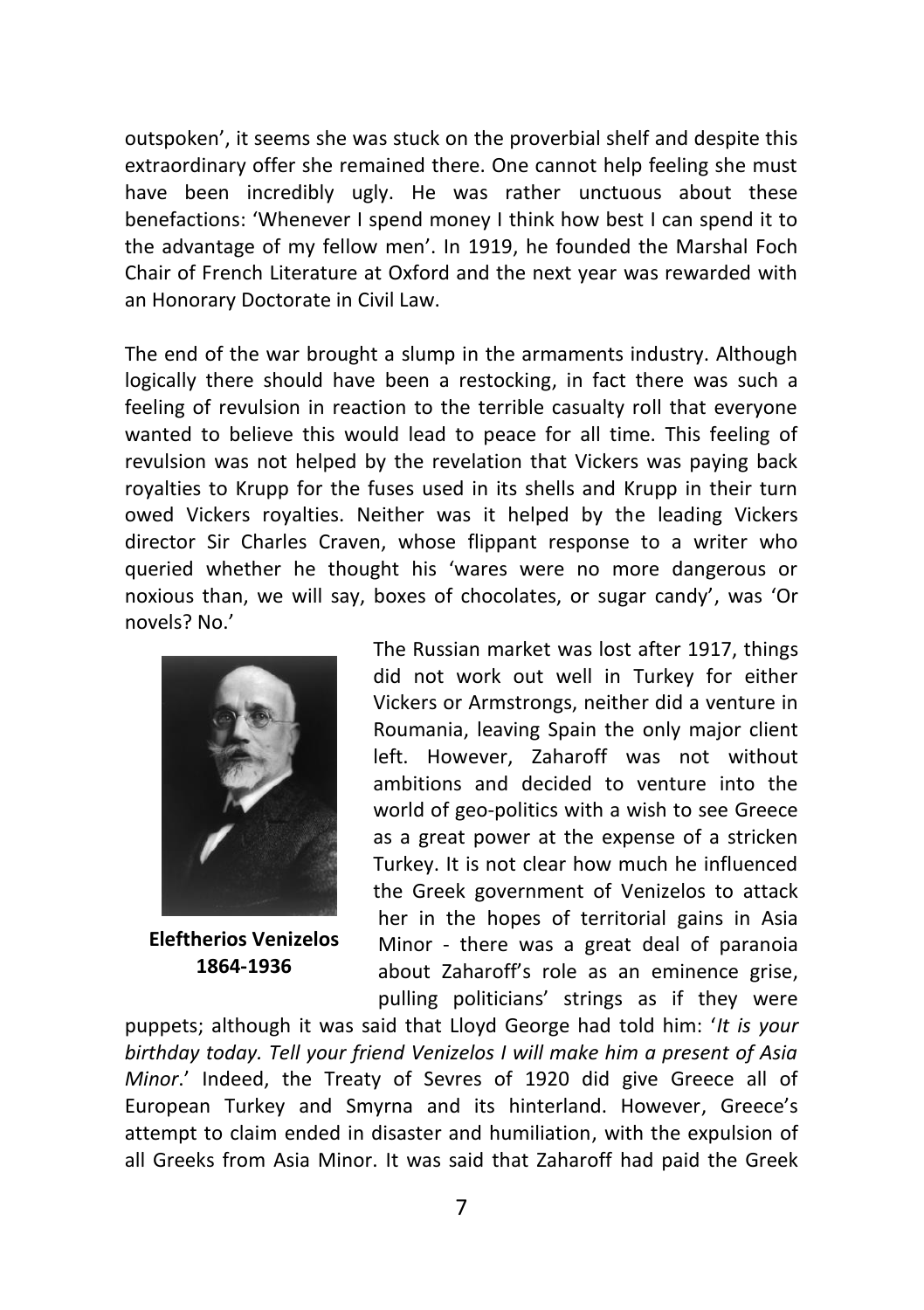army himself, but by January 1924 he had had enough saying: 'I do not wish to hear Greece or Greeks mentioned ever again.'

He now moved back to his earlier love of deals with the establishment of a French bank with offices in Constantinople, a shipbuilding business and plans for an oil company. None of these were particularly successful. He was advised by Clemenceau's finance minister Klotz, the man who presided over the calamitous decline of the franc, and of whom the former said: 'Just my luck to get hold of the only Jew who cannot count.' More worthwhile, he was for a while (1923-26) the chief shareholder in the Societé des Bains Mer which owned the casino and other properties in Monte Carlo. Legend has it that he bought it for his new bride the Duchess of Marchena who was now free to marry him, her husband having died. It was a quiet wedding but, alas, she died in 1926. '*40 years' patience was rewarded by a year and a half's marriage. It is a meagre dividend for a man who has invested so much in one passion'* he mused. Two days after the funeral, he boarded the Simplon-Orient Express and at exactly 2.32 am, the time when he rescued her, he sat in the darkness of his carriage alone with his thoughts and memories.

Vickers and Armstrongs merged in 1927 but, with business so bad, it was really a case of two drunks propping each other up. Zaharoff was given a cup to commemorate his 50-year association with Vickers. The Treaty of Washington after the First World War, which had frozen expenditure on warships, was renewed in 1930 and the Admiralty cut its orders by a third. The League of Nations' sub-committee on arms accused the industry of fomenting war scares and employing bribery.

War scares! Bribery! What! He woke with a start. Somehow, he must have crawled into the downstairs spare room. Those blasted cathedral bells -

…………………………………………………………………………………………………

why must they be so loud? He looked out of the window. Pouring with rain as usual. *Quelle surprise*! Then he wondered if it would be raining in Monte Carlo. Not likely and, even if it did, there were more diversions there than in Durham. A Spanish duchess with her lovely slim olive-tanned body … The Orient Express. The Blue Train … If only … His head dropped as he pulled the sheets over his head and buried himself beneath the pillow.